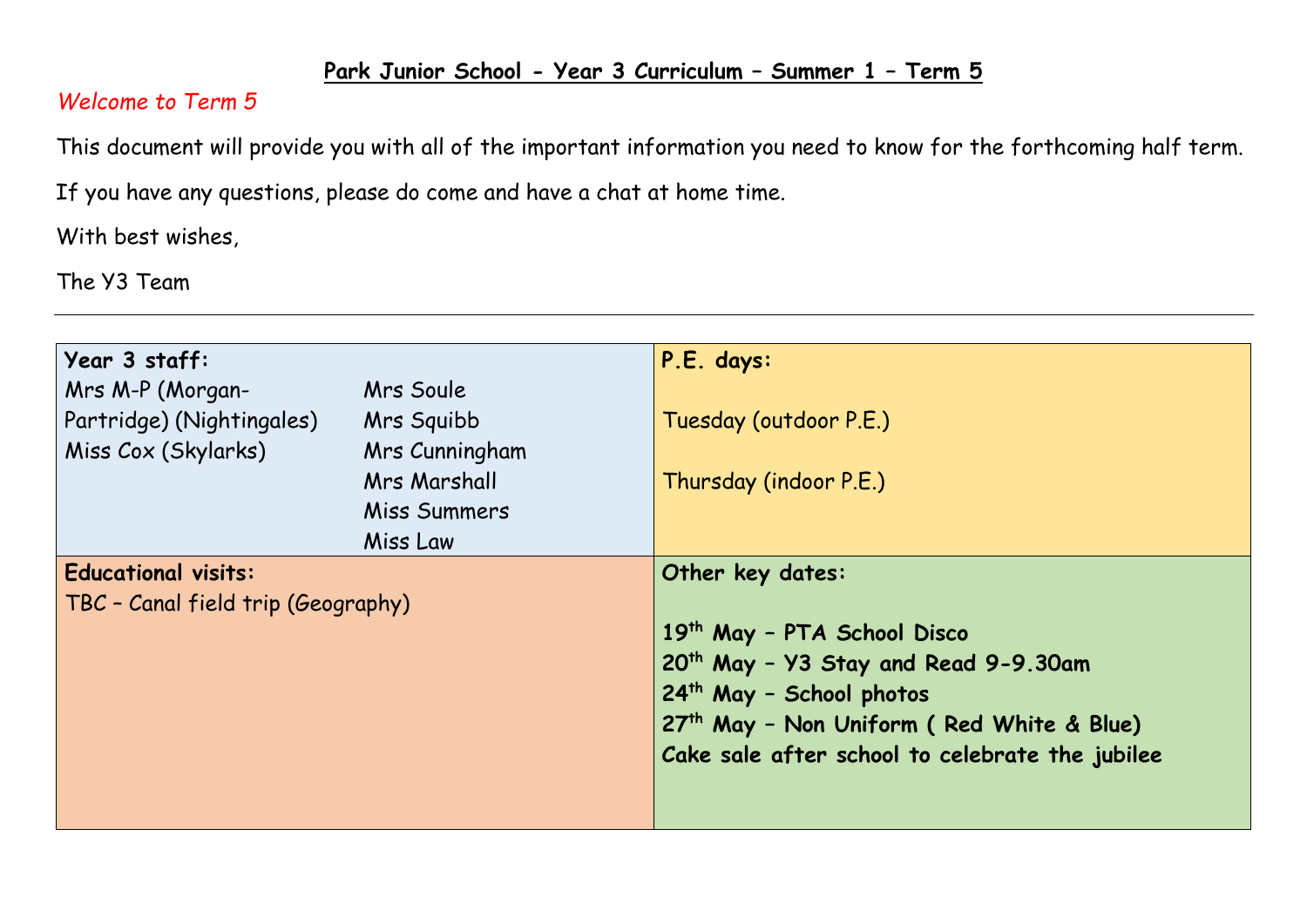| What a Wonderful World: Science                                                                                                                                                                                                                                                                                                                                                                                                                                                                                                                                                                                                                                                                                                                                                                                                                                                                                                                                                                                                                        |                                                                                                                                                                                                                                                                                                                                                                           |                                                                                                                                                                                                                                                                                                                                                                       |                                                                                                                                                                                                                                                                                                                                                                                                                                                                                                                                                                                                                                                                                             |  |  |  |  |  |
|--------------------------------------------------------------------------------------------------------------------------------------------------------------------------------------------------------------------------------------------------------------------------------------------------------------------------------------------------------------------------------------------------------------------------------------------------------------------------------------------------------------------------------------------------------------------------------------------------------------------------------------------------------------------------------------------------------------------------------------------------------------------------------------------------------------------------------------------------------------------------------------------------------------------------------------------------------------------------------------------------------------------------------------------------------|---------------------------------------------------------------------------------------------------------------------------------------------------------------------------------------------------------------------------------------------------------------------------------------------------------------------------------------------------------------------------|-----------------------------------------------------------------------------------------------------------------------------------------------------------------------------------------------------------------------------------------------------------------------------------------------------------------------------------------------------------------------|---------------------------------------------------------------------------------------------------------------------------------------------------------------------------------------------------------------------------------------------------------------------------------------------------------------------------------------------------------------------------------------------------------------------------------------------------------------------------------------------------------------------------------------------------------------------------------------------------------------------------------------------------------------------------------------------|--|--|--|--|--|
| English                                                                                                                                                                                                                                                                                                                                                                                                                                                                                                                                                                                                                                                                                                                                                                                                                                                                                                                                                                                                                                                | Maths                                                                                                                                                                                                                                                                                                                                                                     |                                                                                                                                                                                                                                                                                                                                                                       | <b>Science</b>                                                                                                                                                                                                                                                                                                                                                                                                                                                                                                                                                                                                                                                                              |  |  |  |  |  |
| In English, the children will be building their writing<br>stamina by completing lengthier sessions of writing. This<br>will prepare them nicely as they transition into Year 4.<br>We will be re-visiting Instruction Texts and Recounts.<br>This will build on what they have already learnt about<br>these two writing styles and enable them to feel more<br>confident in their writing ability, allowing them to<br>extend their confidence. Much of their writing and<br>reading will be centred around nature, to align with this<br>Term's Topic, and our new class book: The Boy Who<br>Grew Dragons by Andy Shepherd. In addition to this,<br>regular spelling tests will be conducted to build on their<br>vocabulary.<br>What can we do at home?<br>Continue to practice letter formation, joining<br>handwriting and finding opportunities to write at home<br>for example letters, invitations, stories. Children must<br>read at home regularly - this will be explained further at<br>the Go Read presentation for parents and carers. | thirds, as well as sorting numbers into these<br>fractions. In addition, children will be<br>ordering and comparing them. When learning<br>am and pm times.<br>What can we do at home?<br>As they get closer to Year 4, where the<br>statutory times tables test is carried out,<br>their times tables through Times Tables<br>on, please talk to one of the Year 3 Team! | This term, we are looking at fractions and time.<br>Children will be looking at halves, quarters and<br>understanding equivalent fractions, as well as<br>about time, Year 3 will be understanding how to<br>tell the time to the minute, as well as looking at<br>children will be encouraged further to practice<br>Rockstars. If there are any problems in logging | Spring has sprung! Our topic for Science is<br>plants, where the children will be using their<br>existing knowledge of plants and furthering it<br>by exploring the parts of a flower. In addition<br>to this, we will be investigating how water and<br>nutrients are transported, as well as<br>understanding the life cycle of a plant. There<br>will be lots of learning outdoors for this topic,<br>so children can explore plants in the natural<br>and wonderful world.<br>What can we do at home?<br>Take a walk to see what plants you can find.<br>Perhaps download the free British Trees<br>Woodland Trust App, which can help you to<br>work out what you see on your travels! |  |  |  |  |  |